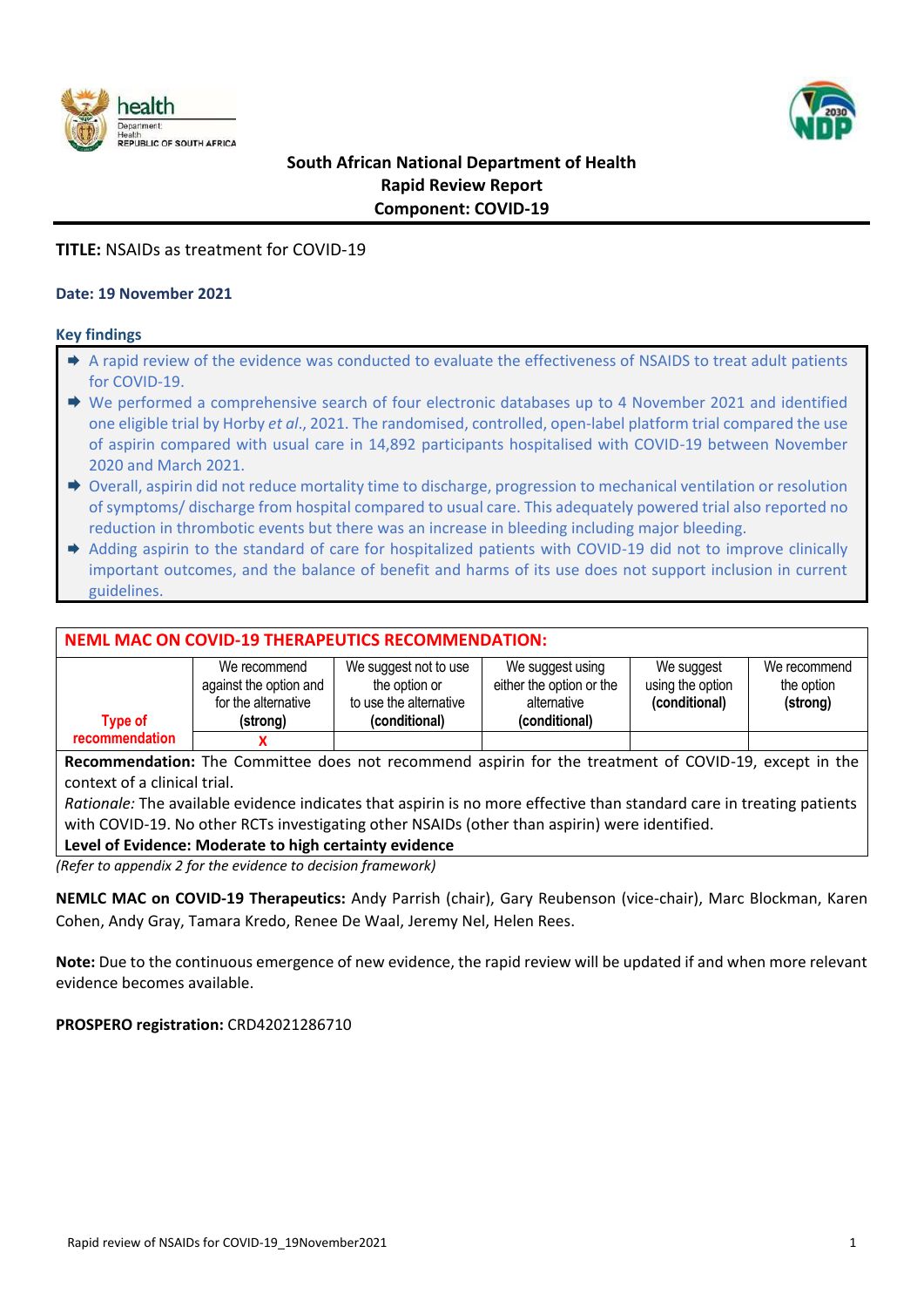## **BACKGROUND**

Non-steroidal anti-inflammatory drugs (NSAIDs) include the nonselective cyclooxygenase (COX) inhibitors (ibuprofen, aspirin (acetylsalicylate), diclofenac, naproxen, indomethacin) and selective COX2 inhibitors (celecoxib, rofecoxib, etoricoxib, lumiracoxib, valecoxib).

Aspirin has antiplatelet and anti-inflammatory effects as an inhibitor of COX-1 and decreases thromboxane A<sup>2</sup> synthesis, platelet aggregation, and thrombus formation. Aspirin decreases platelet-neutrophil aggregates in the lungs, potentially reducing inflammation, and increases lipoxin formation, which restores pulmonary endothelial cell function. Aspirin may have anti-coagulant properties and impact on endothelial dysfunction noted in COVID-19.

Aspirin decreases interleukin-6 (IL-6), C-reactive protein (CRP), and macrophage colony-stimulating factor in patients with cardiovascular disease and it is postulated that it may impact similarly to the pro-inflammatory phase of COVID-19. Concerns emerged regarding the use of nonsteroidal anti-inflammatory drugs (NSAIDs) increasing the risk of adverse effects in individuals with COVID-19 emerged early in the pandemic. However, this has not been confirmed and in general NSAIDs are regarded as an alternative agent to manage the symptoms of COVID-19.

COVID-19 treatment guidelines (last updated 4 August 2021) from the National Institutes of Health (NIH) reported a strong expert opinion recommendation that patients with COVID-19 who are receiving NSAIDs for an underlying medical condition *should not discontinue* therapy unless discontinuation is otherwise warranted by their clinical condition. Additionally, the guideline reported strong expert opinion recommendation for strategies for using antipyretic therapy (e.g., acetaminophen, NSAIDs) in patients with COVID-19 *should remain similar* to the approaches used in other patients (NIH guideline)

This review aimed to assess the use of NSAIDs in patients with COVID-19 infections on mortality, the acute respiratory distress syndrome (ARDS), acute organ failure, health care utilization (including hospitalization, intensive care unit (ICU) admission, supplemental oxygen use, and mechanical ventilation).

**RESEARCH QUESTION:** What is the effectiveness of *NSAIDs* for managing COVID-19?

## **METHODS**

A comprehensive search in four of electronic databases was conducted – Cochrane Library COVID-19 study register, PubMed, LOVE platform on 1 October 2021, and the COVID-nma.com Living review database on 8 October 2021. These databases systematically search PubMed, Embase, MedRxiv, WHO's ICTRP and clinicaltrials.gov. The full search strategy can be found in Appendix 1.

Retrieved sources were imported into the Covidence software for title and abstract, and then full text screening. Screening of records, selection of articles and data extraction was done independently and in duplicate by two reviewers (NB and SE) with conflict resolution by a third reviewer (TK). The main characteristics of the included studies and study outcomes are shown in Table 1. Table 2 to presents results of search for ongoing trials on covid-nma website.

Risk of bias for the included trial were obtained from the Covid-nma website [\(www.covid-nma.com](http://www.covid-nma.com/) website). We reported rate and risk ratios for dichotomous data and mean differences for continuous outcomes with 95% confidence intervals (CI). GRADE was used to assess the overall confidence of the evidence considering various factors that may decrease our confidence in the trial finding including risk of bias, inconsistency, imprecision, publication bias and indirectness (Guyatt et al). Table 3 is a GRADE summarises of findings table for the comparison aspirin compared to usual care.

## **Eligibility criteria for review**

**Population:** Patients with confirmed COVID-19, no restriction to age or comorbidity, any disease severity.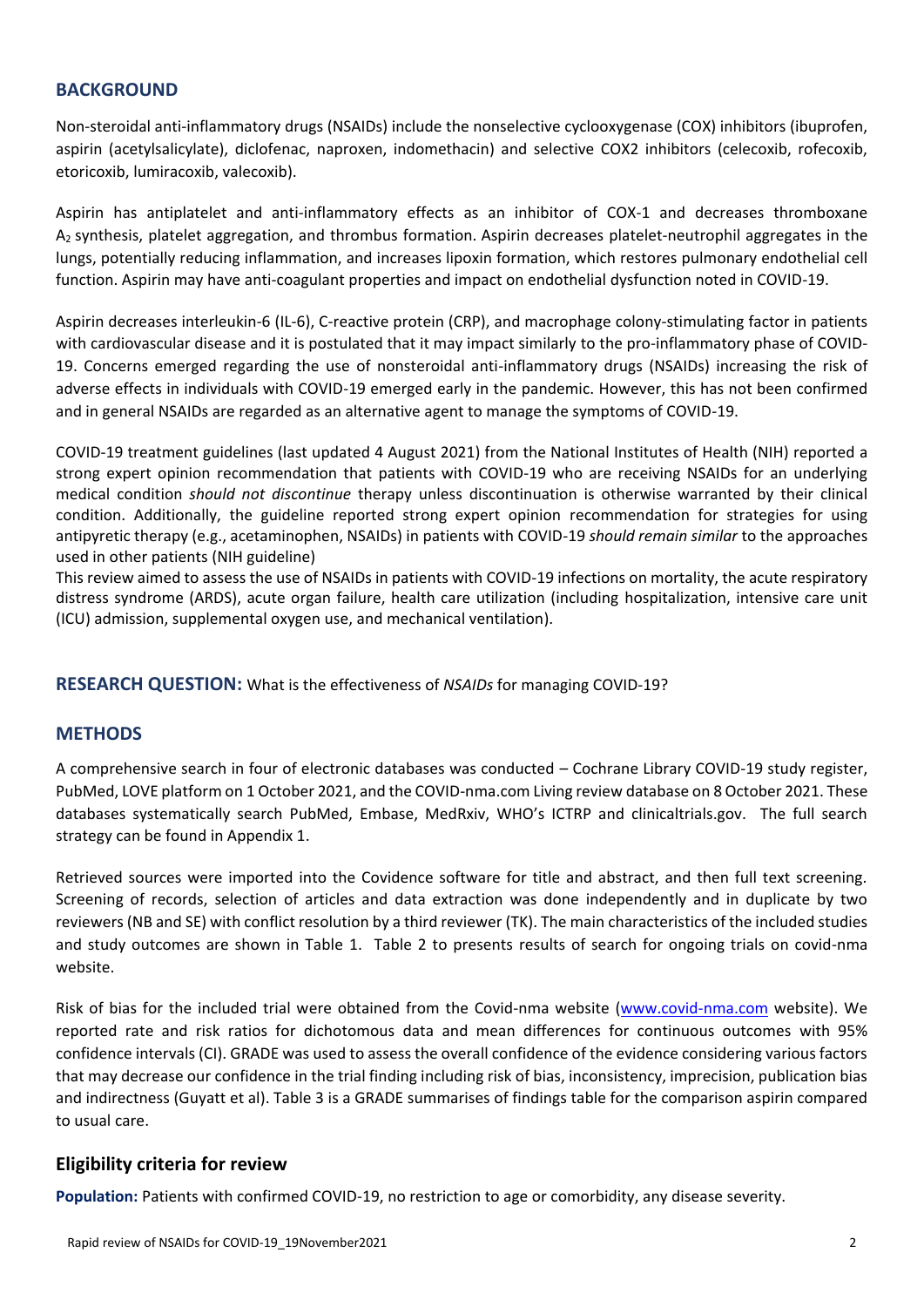**Intervention:** NSAID - No restriction on dose or frequency or route of administration.

**Comparators:** Standard of care/placebo.

**Outcomes:** Resolution of symptoms; time to resolution of symptoms; progression to hospitalisation; progression to requiring oxygen; mortality; duration of hospitalisation; progression to ICU admission; progression to mechanical ventilation; duration of ICU stay; duration of mechanical ventilation; adverse reactions; adverse events.

**Study designs:** Randomised controlled trials and, systematic reviews of randomised controlled trials.

## **RESULTS**

## **Results of search**

The databases search identified 410 records and one trial from covid-nma. Following the removal of duplicates, 364 titles and abstracts and then 32 potentially eligible full-text records were screened against the PICO. Of the 32 full-text records, 31 were excluded. One trial (Horby et al., 2021) was eligible for inclusion in the review. An excluded trial, Ravichandran et al, evaluated indomethacin compared to standard of care in inpatients. The standard of care included doxycycline, ivermectin and a protein pump inhibitor – as this does not reflect current care in South Africa, this was not eligible for inclusion. An additional trial was identified after our search date on covid-nma.com – the trial was evaluating the use of aspiring in outpatients – the trialist aimed to recruit 7000 participants, but only managed to recruit under 10% of this (N= 657), as such it was not powered to answer the question and was not included to inform the current decision about NSAID use. There are 9 ongoing trials that will be monitored for publication (Table 2). Study selection is shown in the Prisma flow graphic Figure 1.

## **Figure 1: PRISMA flow diagram for the review**



## **Description of studies**

Rapid review of NSAIDs for COVID-19\_19November2021 3 3 The Horby et al., 2021 trial investigated the effectiveness of aspirin compared to standard of care in 1:1 ratio. The trial enrolled 14892 participants from the United Kingdom, Indonesia and Nepal into a randomised, unblinded trial. Patients admitted to hospital with suspected or confirmed SARS-CoV-2 infection were eligible for inclusion in the trial. The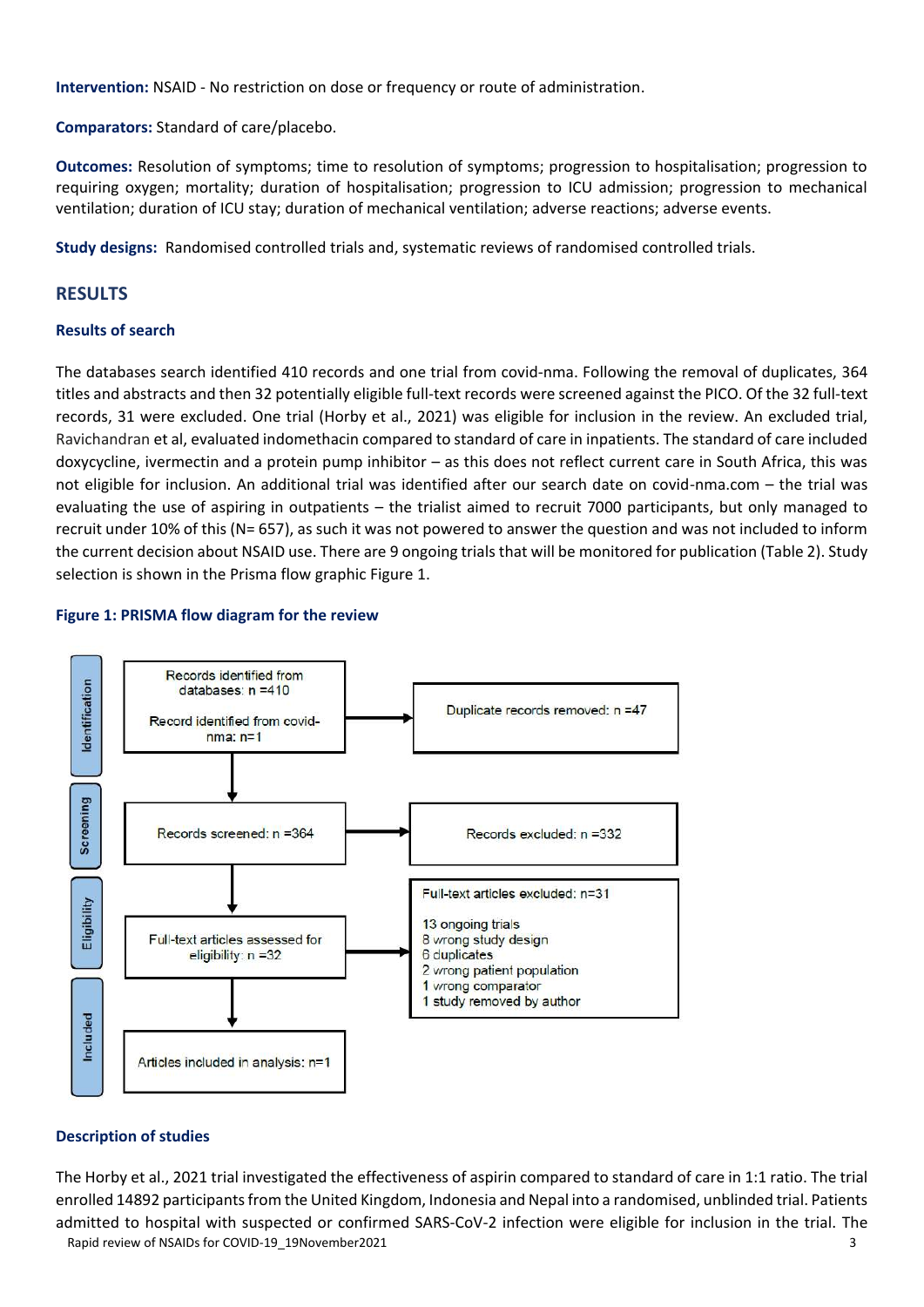exclusion criteria included children under 18 years, patients with hypersensitivity to aspirin, a recent history of major bleeding, receiving aspirin or anti-platelets treatment. The disease severity ranged with most having mild to moderate disease as follows: None or simple oxygen: n=9,972, noninvasive ventilation: n=4,190 and invasive mechanical ventilation: n=730. Aspirin was administered at 150 mg orally, by nasogatric tube or rectally daily until discharge and to 1222 (17%) of patients for 28 days. Standard of care defined as *receiving usual are in participating hospital* was received by 1299 (17%) of patients in the control arm (Table 1 summarises the characteristics and results reported of the included trial). Additionally, patients could receive other co-interventions related to their treating site protocols, described in Figure 2. An intention-to-treat analysis was conducted of patients randomised to aspirin and usual standard of care but for whom aspirin was both available and suitable as a treatment.

|                                 | <b>Treatment allocation</b> |                     |  |
|---------------------------------|-----------------------------|---------------------|--|
|                                 | <b>Aspirin (n=7351)</b>     | Usual care (n=7541) |  |
| Compliance data available       | 7290                        | 7457                |  |
|                                 |                             |                     |  |
| Received aspirin                | 6587 (90%)                  | 210(3%)             |  |
| Other treatments received       |                             |                     |  |
| Lopinavir-Ritonavir             | 5(1%)                       | $4(1\%)$            |  |
| Dexamethasone                   | 6331 (87%)                  | 6618 (89%)          |  |
| Hydroxychloroquine              | $16 \left( < 1\% \right)$   | 15(1%)              |  |
| Azithromycin or other macrolide | 1959 (27%)                  | 2016 (27%)          |  |
| Tocilizumab                     | 946 (13%)                   | 975 (13%)           |  |
| Remdesivir                      | 1869 (26%)                  | 1952 (26%)          |  |
| Convalescent plasma             | 1125 (15%)                  | 1157 (16%)          |  |
| REGN-COV2                       | 1175 (16%)                  | 1159 (16%)          |  |
| Colchicine                      | 1705 (23%)                  | 1796 (24%)          |  |
| <b>Baricitinib</b>              | 414 (6%)                    | 423 (6%)            |  |
| Dimethyl fumarate               | 5(1%)                       | 4(1%)               |  |

#### **Figure 2: Other co-interventions received**

Percentages are of those with a completed follow-up form. Of those allocated aspirin who received at least one dose, 77% received all (or nearly all) of their scheduled doses during their hospital stay (taken on at least 90% of the days from randomisation to time to discharge or 28 days after randomisation, whichever was earlier) while 89% received at least half of their scheduled doses (Horby et al)

#### **Appraisal of the trial**

Overall, the trial was judged to have a risk of bias with some concerns due to the *measurement of outcome domain*. A web-based simple randomization with concealed allocation sequenced was used. There was deviation from intervention due to the administration of co-interventions. This deviation was small, and the distribution of cointervention was similar between intervention arms, thus warranting a low risk of bias for day 28 mortality and clinical improvement. There was a low risk of bias for missing outcomes as data available to analyse was of >99% of the enrolled participants, despite having 23 (aspirin) and 19 (standard of care) withdrawing consent. The risk of bias for measurement of outcomes was low for day 28 mortality. Ascertainment of clinical improvement (defined as discharge alive) requires clinical judgement and could be affected by knowledge of intervention receipt, but it not considered likely to in the context of a pandemic, therefore leading to risk assessed to be some concerns for clinical improvement at day 28. The risk of bias was low in the selection of reported results since the outcomes and analyses plan were prespecified in a published protocol (Table 1).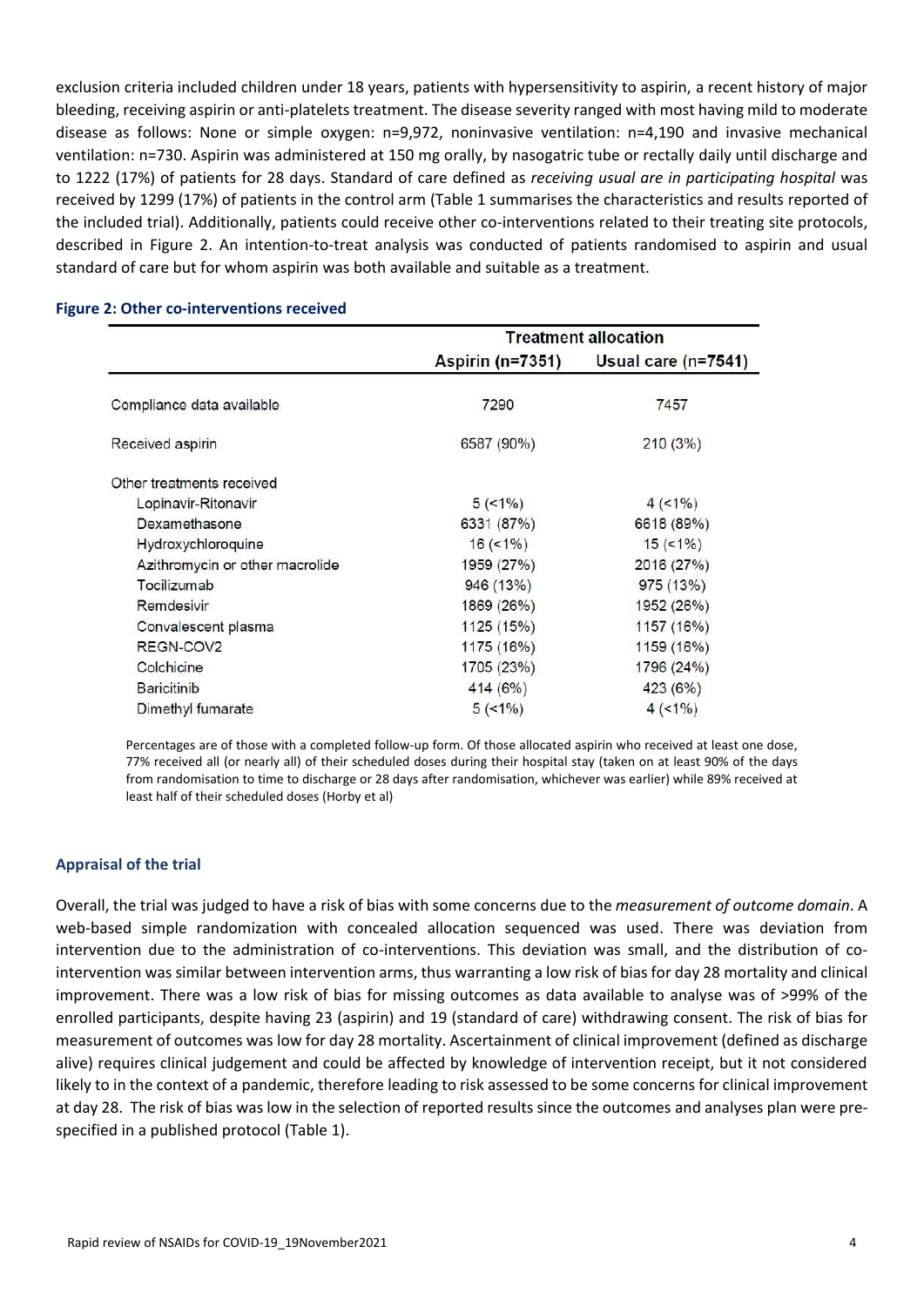### **Effects of intervention**

#### **See Table 3 for the GRADE summary of findings table**

The following outcomes were not reported in the trial report: Progression to hospitalization; progression to requiring oxygen; duration of hospitalization; progression to ICU admission; duration of ICU stay; duration of mechanical ventilation.

#### **Primary outcome**

### **1. Mortality (day 28)**

Aspirin compared to standard of care does not decrease mortality (day 28), Rate Ratio (RR) 0.96 (95% CI 0.89 to 1.04), n = 14892, high certainty evidence.

#### **Secondary outcomes**

### **1. Resolution of symptoms (Discharge from hospital /Clinical improvement day 28)**

Aspirin compared to standard of care does not result in improved resolution of symptoms (Discharge from hospital/Clinical improvement day 28), RR 1.02 (95% CI 1.00 to 1.04), n = 14892, high certainty evidence.

### **2. Time to discharge from hospital alive**

Aspirin compared to standard of care does not reduce the time to discharge from hospital alive. Median (range) time to being discharged: Aspirin 8 days (5 to >28 days) compared to usual care 9 days (5 to >28 days), high certainty evidence.

### **3. Progression to mechanical ventilation**

Aspirin compared to standard of care does not decrease progression to mechanical ventilation. RR 0.95 (95% CI 0.87 to 1.05), n =14162, high certainty evidence.

### **4. Adverse reactions - Thrombotic events**

Aspirin compared to standard of care probably does not decrease thrombotic events. RR 0.88 (95% CI 0.76 to 1.01), n = 14892, high certainty evidence.

## **5. Adverse reactions - Major bleeding events**

Aspirin compared to standard of care probably increases major bleeding events. RR 1.55 (95% CI 1.16 to 2.07), n = 14892, high certainty evidence.

#### **6. Adverse reactions - Any major cardiac arrhythmia**

Aspirin compared to standard of care did not increase major cardiac arrhythmia. RR 0.89 (95% CI 0.75 to 1.06), n = 14892, high certainty evidence.

#### **7. Serious adverse events of bleeding attributed to aspirin**

Aspirin compared to standard of care probably increases serious adverse events of bleeding attributed to aspirin slightly. 18 SAEs of major bleeding events attributed to aspirin use, 13 non-fatal and 5 fatal.

## **CONCLUSION**

We identified one eligible trial for inclusion, Horby 2021. This is a randomised, controlled, open-label platform trial, which reports on the use of aspirin compared with usual care in patients hospitalised with COVID-19. Between November 2020 and March 2021, the trial recruited 14,892 participants hospitalized with COVID-19. Overall, there is no impact on mortality), time to discharge, progression to mechanical ventilation or resolution of symptoms/ discharge from hospital. Aspirin compared to standard of care may not decrease thrombotic events, but likely increases major bleeding events RR 1.55 (95% CI 1.16 to 2.07).

Adding aspiring to the standard of care for hospitalized patients with COVID-19 does not improve clinically important outcomes, and the balance of benefit and harms of its use do not support inclusion in current guidelines.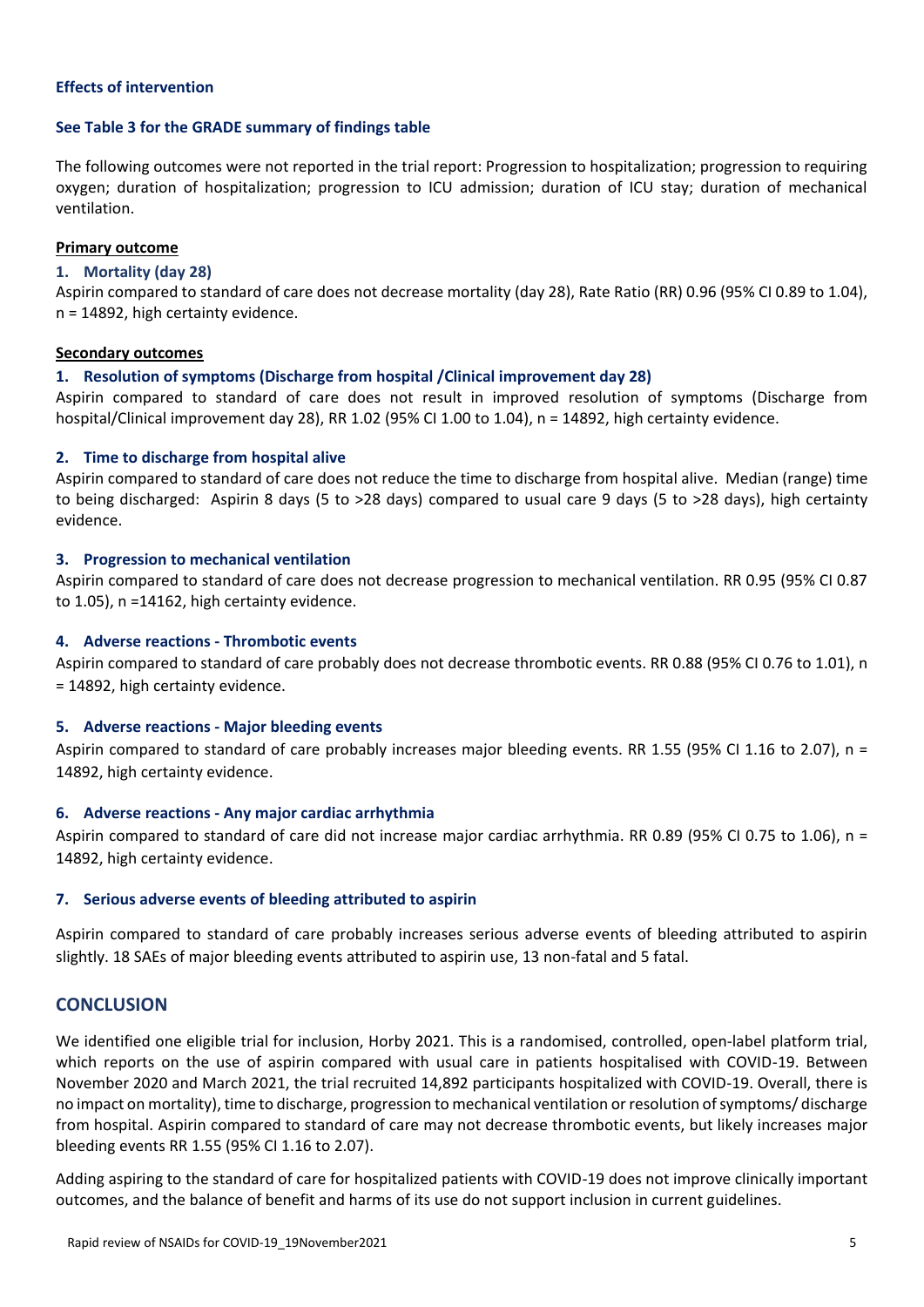**Reviewers:** Halima Dawood, Tamara Kredo, Ntombifuthi Blose, Sumayyah Ebrahim

**Declaration of interests:** TK (Cochrane South Africa, South African Medical Research Council (SAMRC) and Division of Clinical Pharmacology, Department of Medicine and Division of Epidemiology and Biostats, Department of Global Health, Faculty of Medicine and Health Sciences, Stellenbosch University; TK is co-director of the South African GRADE Network and is partly supported by the Research, Evidence and Development Initiative (READ-It) project and the Collaboration for Evidence Based Health Care and Public Health in Africa COVID-19 project funding (CEBHA+). READ-It (project number 300342-104) is funded by UK aid from the UK government; however, the views expressed do not necessarily reflect the UK government's official policies.)

## **Acknowledgements:**

Joy Oliver, Cochrane South Africa, SAMRC, for conducting the electronic searches. Trudy Leong, Essential Drugs Programme, National Department of Health supported the review team.

## **REFERENCES**

- 1. COVID-19 Treatment Guidelines Panel. Coronavirus Disease 2019 (COVID-19) Treatment Guidelines. National Institutes of Health. Available at https://www.covid19treatmentguidelines.nih.gov/. Accessed [19 November 2021].
- 2. Guyatt G, Oxman AD, Akl EA, Kunz R, Vist G, Brozek J, et al. GRADE guidelines: 1. Introduction-GRADE evidence profiles and summary of findings tables. J Clin Epidemiol. 2011;64(4):383-94.
- 3. Horby PW, Pessoa-Amorim G, Staplin N, Emberson JR, Campbell M, et al: RECOVERY Collaborative Group. Aspirin in patients admitted to hospital with COVID-19 (RECOVERY): a randomised, controlled, open-label, platform trial. Lancet. 2021 Nov 17:S0140-6736(21)01825-0.
- 4. NIH COVID-19 Treatment Guidelines. <https://files.covid19treatmentguidelines.nih.gov/guidelines/covid19treatmentguidelines.pdf>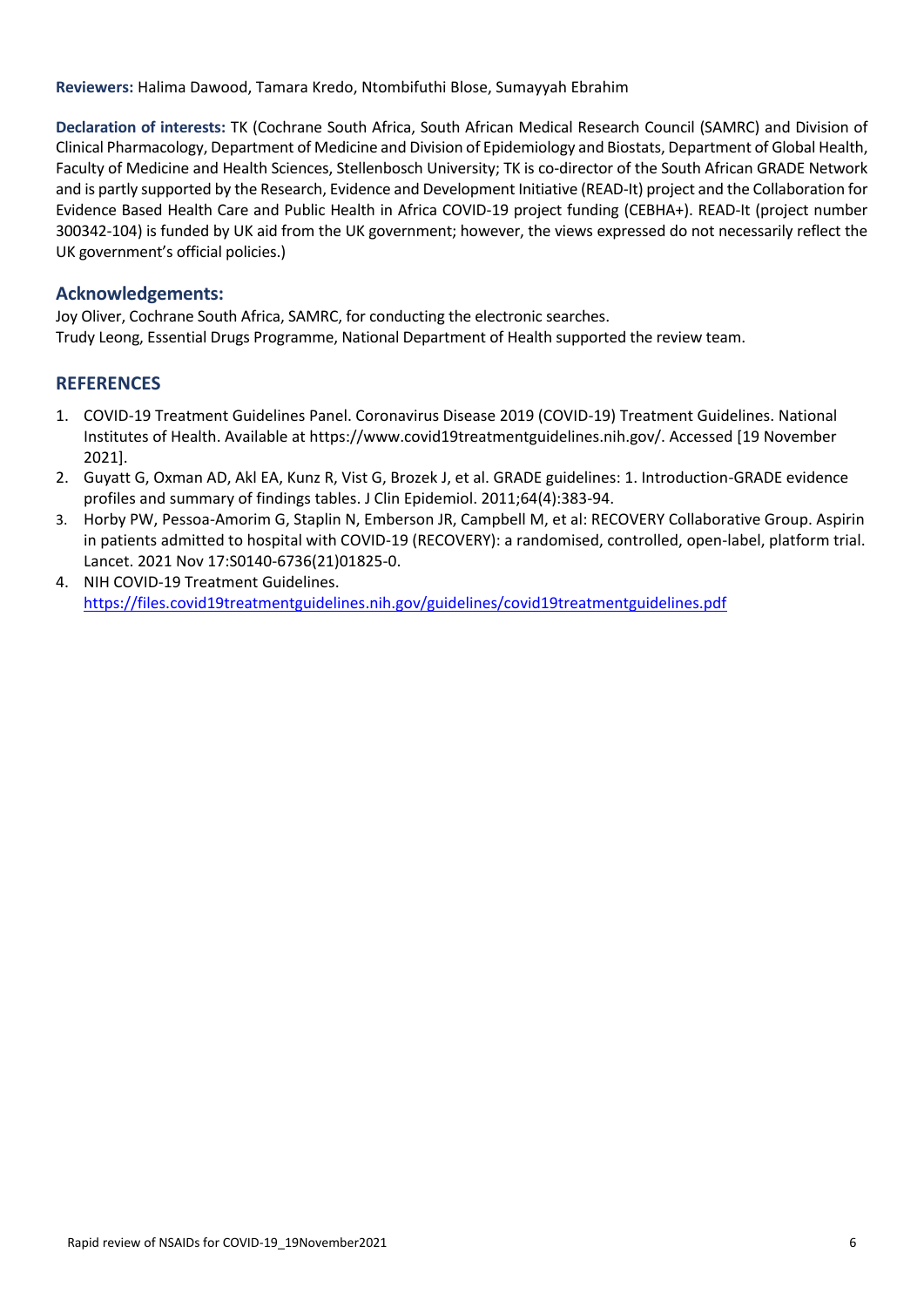## **Table 1. Characteristics of included studies**

| <b>Citation</b>                                                                                                                                                                                                                                                                                                                              | <b>Study design</b>                                                                                                                                                                                                                                                                                                                                                                                                                                                                                                                                                                                                                                                                                                                                             | Population (n)                                                                                                                                                                                                                                                                                                                                                                                                                                                                                                                                                                                                                                                                                                                                                                                                                                                           | <b>Treatment</b>                                                                                                                                                                                                                                                                                                                                                                                                                                                                                                                                                                                                                                                                                                                                                                                                                                                                                                                                 | <b>Main findings</b>                                                                                                                                                                                                                                                                                                                                                                                                                                                                                                                                                                                                                                                                                                                                                                                                                                                                                                  | Risk of bias (covid-nma)                                                                                                                                                                                                                                                                                                                                                                                                                                                                                                                                                                                                                                                                                                                                                                                                                                                                                                                                                                                                                                    |
|----------------------------------------------------------------------------------------------------------------------------------------------------------------------------------------------------------------------------------------------------------------------------------------------------------------------------------------------|-----------------------------------------------------------------------------------------------------------------------------------------------------------------------------------------------------------------------------------------------------------------------------------------------------------------------------------------------------------------------------------------------------------------------------------------------------------------------------------------------------------------------------------------------------------------------------------------------------------------------------------------------------------------------------------------------------------------------------------------------------------------|--------------------------------------------------------------------------------------------------------------------------------------------------------------------------------------------------------------------------------------------------------------------------------------------------------------------------------------------------------------------------------------------------------------------------------------------------------------------------------------------------------------------------------------------------------------------------------------------------------------------------------------------------------------------------------------------------------------------------------------------------------------------------------------------------------------------------------------------------------------------------|--------------------------------------------------------------------------------------------------------------------------------------------------------------------------------------------------------------------------------------------------------------------------------------------------------------------------------------------------------------------------------------------------------------------------------------------------------------------------------------------------------------------------------------------------------------------------------------------------------------------------------------------------------------------------------------------------------------------------------------------------------------------------------------------------------------------------------------------------------------------------------------------------------------------------------------------------|-----------------------------------------------------------------------------------------------------------------------------------------------------------------------------------------------------------------------------------------------------------------------------------------------------------------------------------------------------------------------------------------------------------------------------------------------------------------------------------------------------------------------------------------------------------------------------------------------------------------------------------------------------------------------------------------------------------------------------------------------------------------------------------------------------------------------------------------------------------------------------------------------------------------------|-------------------------------------------------------------------------------------------------------------------------------------------------------------------------------------------------------------------------------------------------------------------------------------------------------------------------------------------------------------------------------------------------------------------------------------------------------------------------------------------------------------------------------------------------------------------------------------------------------------------------------------------------------------------------------------------------------------------------------------------------------------------------------------------------------------------------------------------------------------------------------------------------------------------------------------------------------------------------------------------------------------------------------------------------------------|
| Landray M, Horby P,<br>Pessoa-Amorim G, et al.<br>Aspirin in patients<br>admitted to hospital with<br>COVID-19 (RECOVERY): a<br>randomised, controlled,<br>open-label, platform trial.<br>Lancet. 2021.<br>https://www.medrxiv.org/<br>content/10.1101/2021.06.<br>08.21258132v1<br>NCT04381936;<br>ISRCTN50189673<br>Horby P, medRxiv, 2021 | Design<br>Parallel, open-label, platform<br>RCT-multi-centre: United<br>Kingdom, Indonesia and Nepal<br>Study phase<br>Main randomisation, Part C<br>factorial (from 1 November<br>2021). Protocol available at:<br>https://www.recoverytrial.net<br>/files/recovery-protocol-v17-<br>1-2021-08-10-1.pdf<br>Follow-up duration (days)<br>28<br><b>Funding</b><br>UK Research and Innovation<br>(Medical Research Council),<br>National Institute of Health<br>Research (Grant ref:<br>MC PC 19056), and the<br>Wellcome Trust (Grant Ref:<br>222406/Z/20/Z) through the<br><b>COVID-19 Therapeutics</b><br>Accelerator<br>Declarations<br>No conflicts of interest<br>declared<br><b>Informed Consent</b><br>"Written informed consent<br>was obtained from all | Sample size<br>N=14,892<br>(7,351 patients were randomly<br>allocated to usual care plus<br>aspirin and 7,541 were<br>randomly allocated to usual<br>care alone)<br>Oxygen supplementation<br>None/simple oxygen: n=9,972<br>/ Noninvasive ventilation:<br>n=4,190 Invasive mechanical<br>ventilation: n=730<br>Inclusion criteria<br>"Patients admitted to hospital<br>were eligible for the trial if<br>they had clinically suspected or<br>laboratory confirmed SARS-<br>CoV-2 infection and no medical<br>history that might, in the<br>opinion of the attending<br>clinician, put the patient at<br>significant risk if they were to<br>participate in the trial."<br>• Gender: Men 9,201 (62%),<br>Women 5,691 (38%)<br>• Mean age: 59.2 years (SD<br>14.2)<br>• Median time since symptom<br>onset was 9 days (IQR 6 to<br>12 days)<br>• Comorbidities: Diabetes, | Intervention<br>Aspirin 150 mg orally or by<br>nasogastric tube or rectally once per<br>day until discharge<br>Control<br>Usual standard of care<br>Definition of Standard care: All<br>patients will receive usual care in the<br>participating hospital.<br>"At randomization, 5,035 patients<br>(34%) were receiving<br>thromboprophylaxis with higher<br>dose low molecular weight heparin<br>(LMWH), 8,878 (60%) with standard<br>dose LMWH, and 979 (7%) were not<br>receiving thromboprophylaxis."<br>"Use of other treatments for COVID-<br>19 was similar among participants<br>allocated aspirin and among those<br>allocated usual care, with nearly<br>90% receiving a corticosteroid,<br>about one-quarter receiving<br>remdesivir, and one-eighth receiving<br>tocilizumab."<br>As a platform trial, and in a factorial<br>design, patients could be<br>simultaneously randomised to other<br>treatment groups: i) azithromycin or | <b>Primary Outcome</b><br>All-cause mortality, reported at 28-<br>days<br><b>Secondary Outcomes</b><br>• Time to discharge from hospital<br>• Among patients not on invasive<br>mechanical ventilation at<br>randomization progression to<br>invasive mechanical ventilation<br>(including extra-corporeal<br>membrane oxygenation) or<br>death<br><b>Subsidiary Clinical Outcomes</b><br>• Use of non-invasive respiratory<br>support<br>• Time to successful cessation of<br>invasive mechanical ventilation<br>(defined as cessation of invasive<br>mechanical ventilation within,<br>and survival to, 28 days)<br>• Use of renal dialysis or<br>haemofiltration<br>• Cause-specific mortality<br>• Major bleeding events (defined<br>as intracranial bleeding or<br>bleeding requiring transfusion,<br>endoscopy, surgery or vasoactive<br>drugs)<br>• Thrombotic events (defined as<br>acute pulmonary embolism, | Randomisation<br>"Eligible and consenting adult<br>patients were assigned in a 1:1<br>ratio to either usual standard of<br>care or usual standard of care plus<br>aspirin using web-based simple<br>(unstratified) randomisation with<br>allocation concealed until after<br>randomization."<br>Comment: Allocation sequence<br>random. Allocation sequence<br>concealed. Imbalances in baseline<br>characteristics appear to be<br>compatible with chance<br>Low risk<br>Deviations from Intervention<br>"Participants and local study staff<br>were not masked to the allocated<br>treatment. The trial steering<br>committee, investigators, and all<br>other individuals involved in the<br>trial were masked to outcome data<br>during the trial."<br>Comment: Unblinded study<br>(participants and personnel/carers<br>Deviations from intended<br>intervention arising because of the<br>study context:<br>Administration of co-interventions<br>of interest, biologics, antivirals and<br>corticosteroids, reported and<br>balanced between groups. |
|                                                                                                                                                                                                                                                                                                                                              | patients, or a legal                                                                                                                                                                                                                                                                                                                                                                                                                                                                                                                                                                                                                                                                                                                                            | heart disease, Chronic lung                                                                                                                                                                                                                                                                                                                                                                                                                                                                                                                                                                                                                                                                                                                                                                                                                                              | colchicine or dimethyl fumarate                                                                                                                                                                                                                                                                                                                                                                                                                                                                                                                                                                                                                                                                                                                                                                                                                                                                                                                  | deep vein thrombosis, ischaemic<br>stroke, myocardial infarction or                                                                                                                                                                                                                                                                                                                                                                                                                                                                                                                                                                                                                                                                                                                                                                                                                                                   | 210 of 7,457 (3%) usual care                                                                                                                                                                                                                                                                                                                                                                                                                                                                                                                                                                                                                                                                                                                                                                                                                                                                                                                                                                                                                                |
|                                                                                                                                                                                                                                                                                                                                              | representative if they were<br>too unwell or unable to<br>provide consent"                                                                                                                                                                                                                                                                                                                                                                                                                                                                                                                                                                                                                                                                                      | disease, TB, HIV, severe<br>liver disease and severe<br>kidney impairment<br>Exclusion criteria                                                                                                                                                                                                                                                                                                                                                                                                                                                                                                                                                                                                                                                                                                                                                                          | versus usual care, ii) convalescent<br>plasma or monoclonal antibody<br>(REGN-CoV2) versus usual care, and<br>iii) baricitinib versus usual care                                                                                                                                                                                                                                                                                                                                                                                                                                                                                                                                                                                                                                                                                                                                                                                                 | systemic arterial embolism)<br>• Major cardiac arrhythmias<br>• Serious adverse reactions<br>Results                                                                                                                                                                                                                                                                                                                                                                                                                                                                                                                                                                                                                                                                                                                                                                                                                  | patients who completed follow-up<br>received aspirin. 6,587 of 7,290<br>(90%) patients with completed<br>follow-up at time of analysis<br>allocated to aspirin received<br>aspirin. Overall, the deviation was                                                                                                                                                                                                                                                                                                                                                                                                                                                                                                                                                                                                                                                                                                                                                                                                                                              |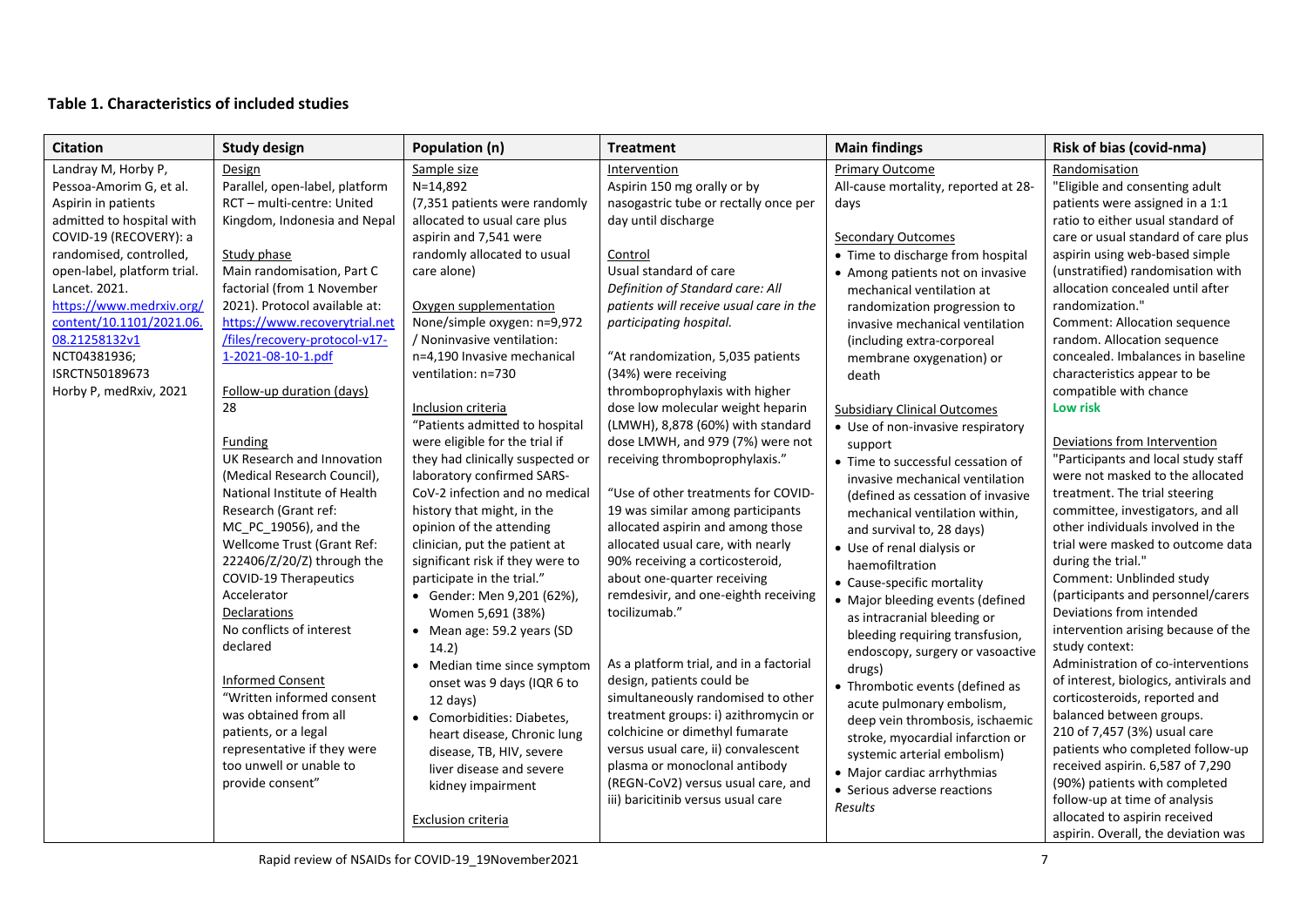| <b>Citation</b> | <b>Study design</b> | Population (n)                   | <b>Treatment</b> | <b>Main findings</b>                | Risk of bias (covid-nma)                                               |
|-----------------|---------------------|----------------------------------|------------------|-------------------------------------|------------------------------------------------------------------------|
|                 |                     | "Children aged <18 years were    |                  | • No significant difference was     | too small to affect the outcome.                                       |
|                 |                     | not eligible for randomisation   |                  | observed in the proportion of       | Low risk                                                               |
|                 |                     | to aspirin; Patients with known  |                  | patients who met the primary        | Data for the outcome were                                              |
|                 |                     | hypersensitivity to aspirin, a   |                  | outcome of 28-day mortality         | analyzed using intention-to-treat                                      |
|                 |                     | recent history of major          |                  | between the two randomised          | analysis. This method was                                              |
|                 |                     | bleeding, or currently receiving |                  | groups (1,222 [17%] patients in     | considered appropriate to                                              |
|                 |                     | aspirin or another antiplatelet  |                  | the aspirin group vs. 1,299 [17%]   | estimate the effect of assignment                                      |
|                 |                     | treatment; aspirin unavailable   |                  | patients in the usual care group;   | to intervention.                                                       |
|                 |                     | at the hospital at the time of   |                  | rate ratio 0.96; 95% confidence     | Risk assessed to be low for the                                        |
|                 |                     | enrolment."                      |                  | interval [CI], 0.89 to 1.04; p=0.35 | outcomes: Mortality (D28). Clinical                                    |
|                 |                     |                                  |                  | • Allocation to aspirin was         | improvement (D28). Low risk                                            |
|                 |                     |                                  |                  | associated with a reduction of 1    |                                                                        |
|                 |                     |                                  |                  | day in median time until            | Missing outcome data                                                   |
|                 |                     |                                  |                  | discharge alive from hospital       | Comment: 14,892 participants                                           |
|                 |                     |                                  |                  | compared to usual care (median      | randomised; 14,892 participants                                        |
|                 |                     |                                  |                  | 8 days vs. 9 days [IQR for each 5   | analysed (with completed follow                                        |
|                 |                     |                                  |                  | to $>28$ days])                     | up data for 14,747).                                                   |
|                 |                     |                                  |                  | • Allocation to aspirin was         | Data available for all or nearly all                                   |
|                 |                     |                                  |                  | associated with an increased        | participants randomised (99%).                                         |
|                 |                     |                                  |                  | rate of discharge alive within 28   | Of note, 23 vs. 19 participants                                        |
|                 |                     |                                  |                  | days (75% vs. 74%, rate ratio       | withdrew consent.                                                      |
|                 |                     |                                  |                  | 1.06, 95% CI 1.02 to 1.10,          | Risk assessed to be low for the                                        |
|                 |                     |                                  |                  | $p=0.0062$                          | outcomes: Mortality (D28). Clinical                                    |
|                 |                     |                                  |                  | • Among those not on invasive       | improvement (D28).                                                     |
|                 |                     |                                  |                  | mechanical ventilation at           | Low risk                                                               |
|                 |                     |                                  |                  | baseline, the number of patients    |                                                                        |
|                 |                     |                                  |                  | progressing to the pre-specified    | Measurement of the outcome                                             |
|                 |                     |                                  |                  | composite secondary outcome         | Comment: Method of measuring                                           |
|                 |                     |                                  |                  | of invasive mechanical              | the outcome probably appropriate.                                      |
|                 |                     |                                  |                  | ventilation or death among          | Measurement or ascertainment of                                        |
|                 |                     |                                  |                  | those allocated to aspirin was      | outcome probably does not differ                                       |
|                 |                     |                                  |                  | similar to that among those         | between groups.                                                        |
|                 |                     |                                  |                  | allocated to usual care (21% vs.    | Unblinded study (outcome                                               |
|                 |                     |                                  |                  | 22%, risk ratio 0.96, 95% CI 0.90   | assessor) or                                                           |
|                 |                     |                                  |                  | to 1.03, p=0.23)                    | "The trial steering committee,                                         |
|                 |                     |                                  |                  | • There were no observed            | investigators, and all other                                           |
|                 |                     |                                  |                  | significant differences in the pre- | individuals involved in the trial                                      |
|                 |                     |                                  |                  | specified subsidiary clinical       | were masked to aggregated                                              |
|                 |                     |                                  |                  | outcomes of cause-specific          | outcome data during the trial."                                        |
|                 |                     |                                  |                  | mortality (Supplementary            |                                                                        |
|                 |                     |                                  |                  | Webtable 3), use of ventilation     | Clinical improvement                                                   |
|                 |                     |                                  |                  | (23% vs. 24%, risk ratio 0.96,      | Clinical improvement (defined as<br>discharge alive) requires clinical |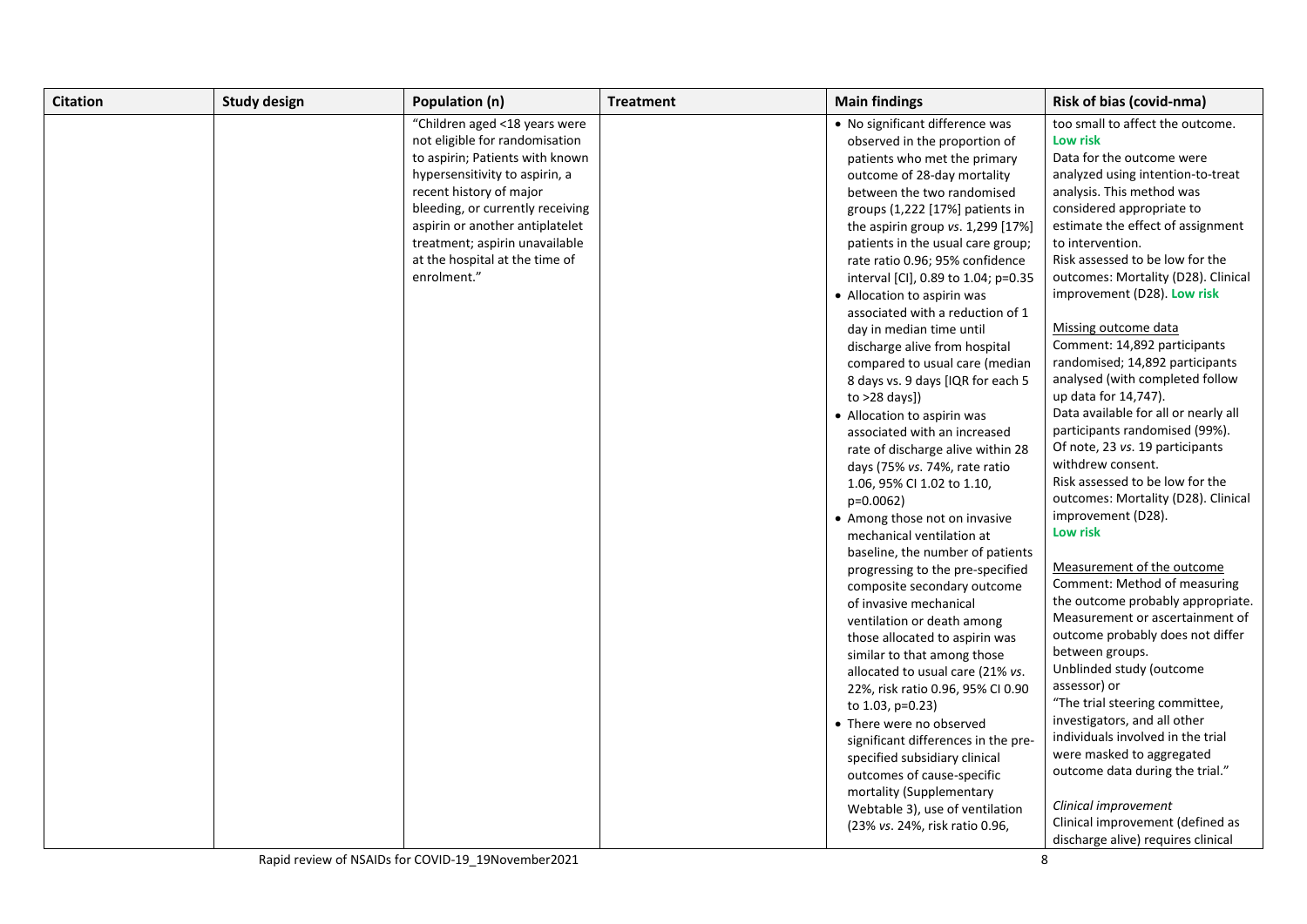| judgement and could be affected<br>95% CI 0.90 to 1.03, p=0.30),<br>successful cessation of invasive<br>by knowledge of intervention<br>mechanical ventilation (38% vs.<br>36%, risk ratio 1.08, 95% CI<br>to in the context of a pandemic.<br>0.85to 1.37, p=0.54), or receipt<br>of renal dialysis or<br>clinical improvement (D28).<br>haemofiltration (4% in both<br>groups, risk ratio 0.99, 95% CI<br>Mortality<br>0.84 to 1.17, p=0.93)<br>Mortality is an observer-reported<br>• With aspirin use, the incidence<br>outcome not involving judgement.<br>Risk assessed to be low for the<br>of thrombotic events was lower<br>outcome: Mortality (D28).<br>(4.6% vs. 5.3%; absolute<br>Low risk<br>difference 0.6%, SE 0.4%) and<br>Selection of the reported results<br>the incidence of major bleeding<br>Comment: The protocol and<br>events was higher (1.6% vs.<br>statistical analysis plan<br>1.0%; absolute difference 0.6%,<br>SE 0.2%) in the aspirin group<br>2021) and registry (prospective,<br>• The incidence of new cardiac<br>dated May 11th, 2020) were<br>arrhythmias was similar in the<br>available.<br>two groups (3.1% vs. 3.5%)<br>Outcomes were pre-specified.<br>• There were 18 reports of a<br>Results were not selected from<br>serious adverse event believed<br>multiple outcome measurements<br>related to aspirin, all of which<br>or analyses of the data.<br>were due to haemorrhagic<br>Trial analysed as pre-specified.<br>events<br>Risk assessed to be low for the<br>improvement (D28).<br>Low risk | Citation | <b>Study design</b> | Population (n) | <b>Treatment</b> | <b>Main findings</b> | <b>Risk of bias (covid-nma)</b>                                                                                                                        |
|----------------------------------------------------------------------------------------------------------------------------------------------------------------------------------------------------------------------------------------------------------------------------------------------------------------------------------------------------------------------------------------------------------------------------------------------------------------------------------------------------------------------------------------------------------------------------------------------------------------------------------------------------------------------------------------------------------------------------------------------------------------------------------------------------------------------------------------------------------------------------------------------------------------------------------------------------------------------------------------------------------------------------------------------------------------------------------------------------------------------------------------------------------------------------------------------------------------------------------------------------------------------------------------------------------------------------------------------------------------------------------------------------------------------------------------------------------------------------------------------------------------------------------------------------|----------|---------------------|----------------|------------------|----------------------|--------------------------------------------------------------------------------------------------------------------------------------------------------|
| Overall risk of bias                                                                                                                                                                                                                                                                                                                                                                                                                                                                                                                                                                                                                                                                                                                                                                                                                                                                                                                                                                                                                                                                                                                                                                                                                                                                                                                                                                                                                                                                                                                               |          |                     |                |                  |                      | receipt, but it not considered likely<br>Risk assessed to be some concerns<br>(prospective, dated November 1st,<br>outcomes: Mortality (D28). Clinical |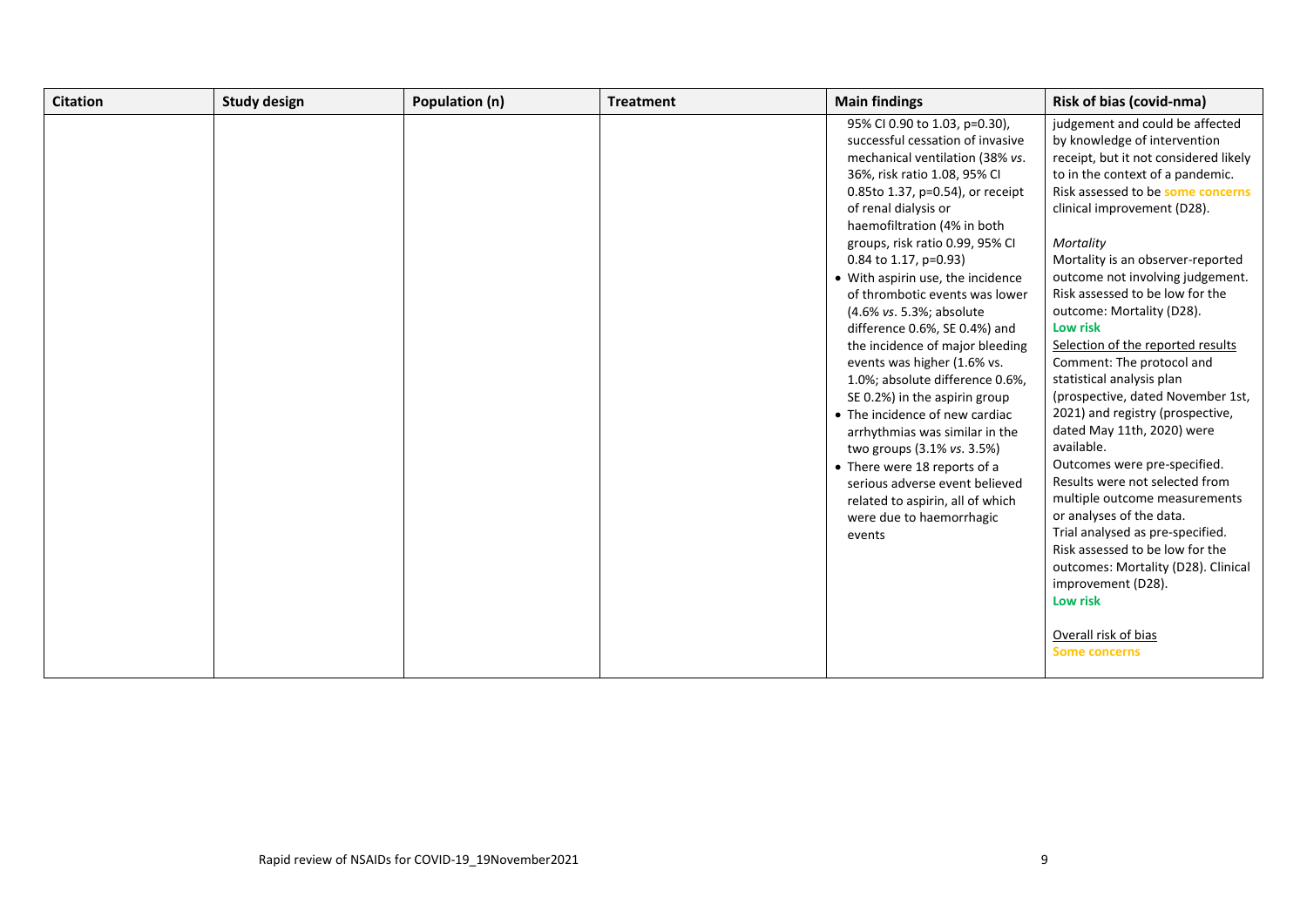| Treatment (per arm)                                                                                                                                                                                                                                                     | Sample size | Severity at enrollment   | Sponsor/Funder                                                                                                | Reg. number            |
|-------------------------------------------------------------------------------------------------------------------------------------------------------------------------------------------------------------------------------------------------------------------------|-------------|--------------------------|---------------------------------------------------------------------------------------------------------------|------------------------|
| (1) Naproxen vs (2) Standard of care                                                                                                                                                                                                                                    | 584         | Moderate/severe/critical | Assistance Publique - Hâ-Žpitaux de Paris                                                                     | EUCTR2020-001301-23-FR |
| (1) Hydroxychloroquine vs (2) Hydroxychloroquine<br>+ azithromycin vs (3) Ibuprofen                                                                                                                                                                                     | 132         | Mild/moderate            | Instituto Investigaciâ-Žn Sanitario Biocruces Bizkaia                                                         | EUCTR2020-001606-33-ES |
| $(1)$ Enoxaparin + paracetamol vs $(2)$ Celecoxib +<br>paracetamol vs (3) Paracetamol                                                                                                                                                                                   | 810         | Mild/moderate            | FONDAZIONE RICERCA TRASLAZIONALE (FORT)                                                                       | EUCTR2020-005890-29-IT |
| (1) Naproxen vs (2) Placebo                                                                                                                                                                                                                                             | 40          | Moderate/severe/critical | Abadan University of Medical Sciences                                                                         | IRCT20200324046850N3   |
| (1) Naproxen + lansoprazole vs (2) Standard of care                                                                                                                                                                                                                     | 584         | Critical                 | Assistance Publique - Hâ-Žpitaux de Paris                                                                     | NCT04325633            |
| (1) Mefenamic acid vs (2) Placebo                                                                                                                                                                                                                                       | 40          | Mild/moderate            | Medical School of the University of Colima; Mexico                                                            | RPCEC00000388          |
| (1) Ibuprofen vs (2) Standard of care                                                                                                                                                                                                                                   | 230         | Severe                   | King's College London                                                                                         | NCT04334629            |
| (1) Remdesivir vs (2) Remdesivir + dornase alfa vs<br>(3) Remdesivir + atibuclimab vs (4) Remdesivir +<br>celecoxib + famotidine vs (5) Remdesivir +<br>narsoplimab vs (6) Remdesivir + aviptadil<br>(vasoactive intestinal peptide) vs (7) Remdesivir +<br>ciclosporin | 1500        | Critical                 | QuantumLeap Healthcare Collaborative                                                                          | NCT04488081            |
| (1) Naproxen vs (2) Placebo                                                                                                                                                                                                                                             | 192         | Moderate/severe          | Faculdade de Medicina de Sâ-Žo Jose do Rio Preto -<br>FUNFARME/FAMERP - Sâ-Žo Josâ-Ž do Rio Preto; SP; Brazil | RBR-3rywwg             |

**Table 2. Characteristics of planned and ongoing studies (source: www.covid-nma.com 20 October 2021) (N=9)**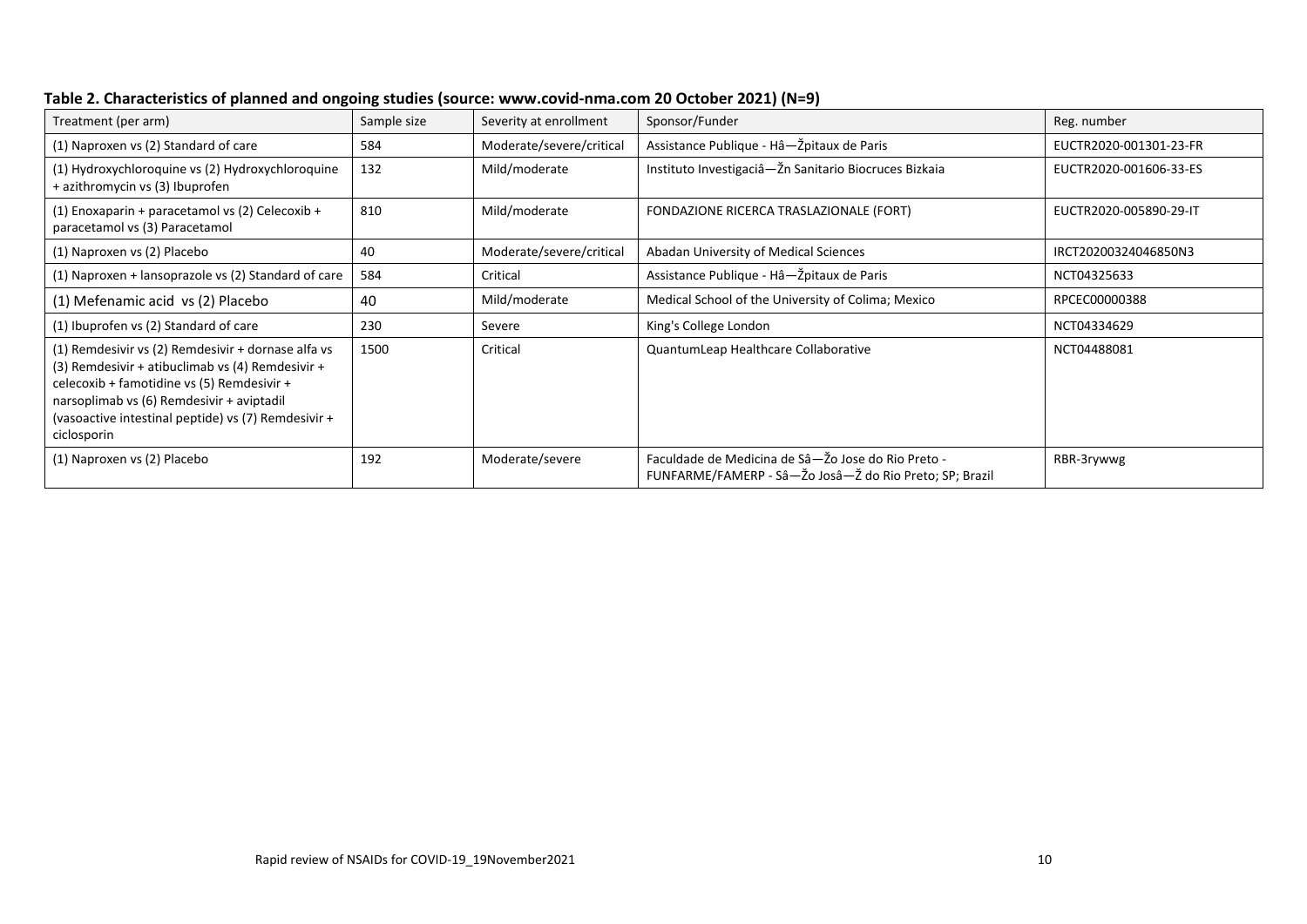## **Table 3: Summary of findings**

| Anticipated absolute effects' (95% CI)                                                                                                                                                                                                                   |                                                                                                        |                                          | <b>Relative effect</b>                      |                                 | <b>Certainty of</b>                   |                                                                                                                                                       |  |
|----------------------------------------------------------------------------------------------------------------------------------------------------------------------------------------------------------------------------------------------------------|--------------------------------------------------------------------------------------------------------|------------------------------------------|---------------------------------------------|---------------------------------|---------------------------------------|-------------------------------------------------------------------------------------------------------------------------------------------------------|--|
| <b>Outcomes</b>                                                                                                                                                                                                                                          | <b>Risk with SOC</b>                                                                                   | <b>Risk with NSAIDs</b>                  | (95% CI)                                    | Nº of participants<br>(studies) | the evidence<br>(GRADE)               | <b>Comments</b>                                                                                                                                       |  |
| Mortality (day 28)                                                                                                                                                                                                                                       | 172 per 1,000                                                                                          | 165 per 1,000<br>$(153 \text{ to } 179)$ | <b>RR 0.96</b><br>$(0.89 \text{ to } 1.04)$ | 14892<br>(1 RCT)                | $\oplus \oplus \oplus$<br>High        | Aspirin does not reduce mortality (day 28).                                                                                                           |  |
| Resolution of symptoms (Discharge from<br>hospital /Clinical improvement day 28)                                                                                                                                                                         | 736 per 1,000                                                                                          | 750 per 1,000<br>(736 to 765)            | <b>RR 1.02</b><br>$(1.00 \text{ to } 1.04)$ | 14892<br>(1 RCT)                | $\oplus \oplus \oplus$<br>High        | Aspirin does not result in an increased proportion of<br>those with resolution of symptoms (Discharge from<br>hospital /Clinical improvement day 28). |  |
| Time to discharge from hospital alive                                                                                                                                                                                                                    | Median time to being discharged:<br>Aspirin 8 days (5 to >28 days)<br>Usual care 9 days (5 - >28 days) |                                          |                                             | 14892<br>(1 RCT)                | $\oplus \oplus \oplus$<br>High        | Aspirin does not reduce time to discharge from hospital.                                                                                              |  |
| Progression to mechanical ventilation <sup>c</sup>                                                                                                                                                                                                       | 116 per 1,000                                                                                          | 110 per 1,000<br>(101 to 121)            | <b>RR 0.95</b><br>$(0.87 \text{ to } 1.05)$ | 14162<br>(1 RCT)                | $\oplus \oplus \oplus \oplus$<br>High | Aspirin does not reduce progression to mechanical<br>ventilation.                                                                                     |  |
| Adverse reactions/Thrombotic events                                                                                                                                                                                                                      | 53 per 1,000                                                                                           | 46 per 1,000<br>$(40 \text{ to } 53)$    | <b>RR 0.88</b><br>$(0.76 \text{ to } 1.01)$ | 14892<br>(1 RCT)                | $\oplus \oplus \oplus$<br>High        | Aspirin may have little or no effect on thrombotic<br>adverse events.                                                                                 |  |
| Adverse reactions/Major bleeding events                                                                                                                                                                                                                  | 10 per 1,000                                                                                           | 16 per 1,000<br>(12 to 21)               | <b>RR 1.55</b><br>$(1.16 \text{ to } 2.07)$ | 14892<br>(1 RCT)                | $\oplus \oplus \oplus$<br>High        | Aspirin increases major bleeding events.                                                                                                              |  |
| Adverse reactions/Any major cardiac arrhythmia 35 per 1,000                                                                                                                                                                                              |                                                                                                        | 32 per 1,000<br>(27 to 38)               | <b>RR 0.89</b><br>$(0.75 \text{ to } 1.06)$ | 14892<br>(1 RCT)                | $\oplus \oplus \oplus$<br>High        | Aspirin does not increase major cardiac arrhythmic<br>adverse reactions.                                                                              |  |
| Serious adverse events of bleeding attributed to There were 18 events of SAEs of bleeding related to aspirin, 13 non-fatal and 5 fatal. Not<br>aspirin                                                                                                   | comparative data, only the aspirin group reported.                                                     |                                          |                                             | 7541<br>(1 RCT)                 |                                       | Aspirin may increases serious adverse events of<br>bleeding.                                                                                          |  |
| *The risk in the intervention group (and its 95% confidence interval) is based on the assumed risk in the comparison group and the relative effect of the intervention (and its 95% CI).<br>CI: confidence interval: MD: mean difference: RR: risk ratio |                                                                                                        |                                          |                                             |                                 |                                       |                                                                                                                                                       |  |

#### **GRADE Working Group grades of evidence**

**High certainty:** we are very confident that the true effect lies close to that of the estimate of the effect.

Moderate certainty: we are moderately confident in the effect estimate: the true effect is likely to be close to the estimate of the effect, but there is a possibility that it is substantially different.

Low certainty: our confidence in the effect estimate is limited: the true effect may be substantially different from the estimate of the effect.

**Very low certainty:** we have very little confidence in the effect estimate: the true effect is likely to be substantially different from the estimate of effect.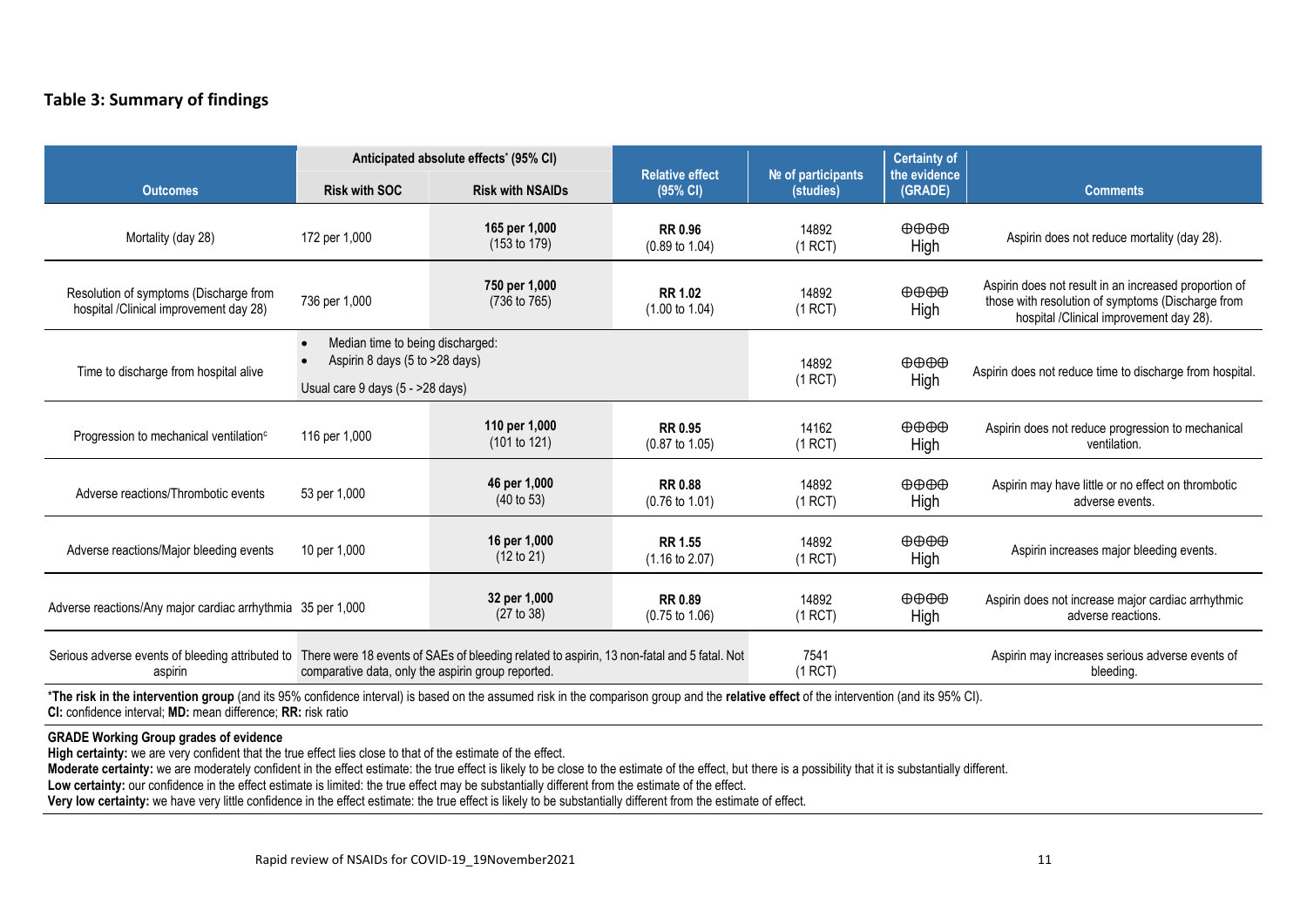## **Appendix 1: Search strategy**

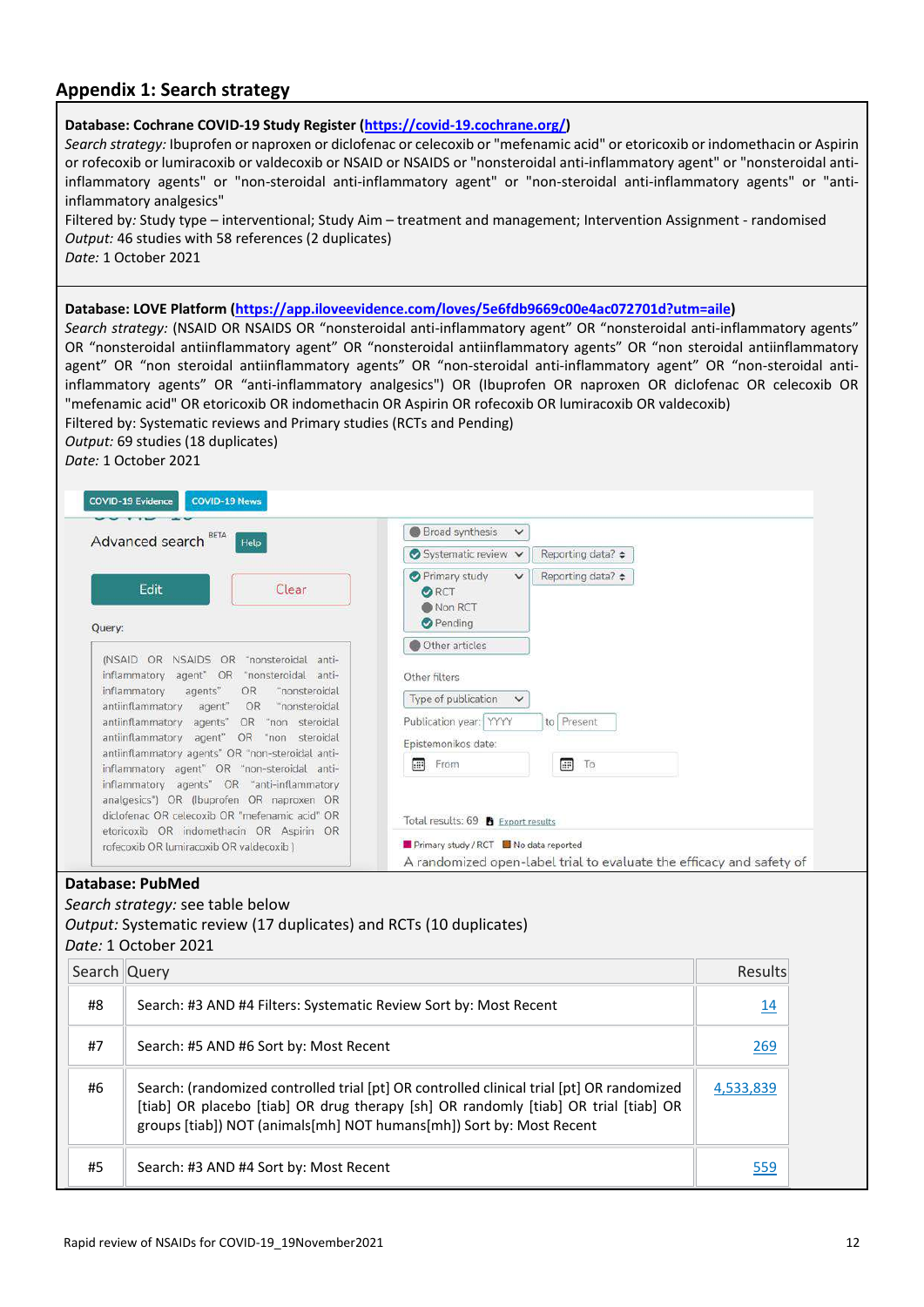| #4 | Search: Coronavirus[mh:noexp] OR coronavirus*[tiab] OR corona virus*[tiab] OR<br>COVID-19[mh] OR covid-19[tiab] OR covid19[tiab] OR covid 2019[tiab] OR SARS-Cov-<br>2[mh] OR SARS-CoV-2[tiab] OR SARS-CoV2[tiab] OR SARSCoV2[tiab] OR SARsCov-<br>2[tiab] OR SARS-coronavirus*[tiab] OR severe acute respiratory syndrome coronavirus<br>2[nm] OR severe acute respiratory syndrome coronavirus 2[tiab] OR 2019-nCov[tiab]<br>OR 2019nCov[tiab] OR nCov2019[tiab] OR nCOV-2019[tiab] OR hCOV*[tiab] OR n-<br>cov[tiab] OR ncov*[tiab] Sort by: Most Recent | 192,818 |  |
|----|-------------------------------------------------------------------------------------------------------------------------------------------------------------------------------------------------------------------------------------------------------------------------------------------------------------------------------------------------------------------------------------------------------------------------------------------------------------------------------------------------------------------------------------------------------------|---------|--|
| #3 | Search: #1 OR #2 Sort by: Most Recent                                                                                                                                                                                                                                                                                                                                                                                                                                                                                                                       | 208,310 |  |
| #2 | Search: Ibuprofen OR naproxen OR diclofenac OR celecoxib OR "mefenamic acid" OR<br>etoricoxib OR indomethacin OR Aspirin OR rofecoxib OR lumiracoxib OR valdecoxib Sort<br>by: Most Recent                                                                                                                                                                                                                                                                                                                                                                  | 148,608 |  |
| #1 | Search: anti-inflammatory agents, non-steroidal[mh] OR NSAID[tiab] OR NSAIDS[tiab]<br>OR nonsteroidal anti-inflammatory agent*[tiab] OR nonsteroidal antiinflammatory<br>agent*[tiab] OR non steroidal antiinflammatory agent*[tiab] OR non-steroidal anti-<br>inflammatory agent*[tiab] OR anti-inflammatory analgesics[tiab] Sort by: Most Recent                                                                                                                                                                                                         | 98,045  |  |
|    | Database: Living mapping and living systematic review of Covid-19 studies (www.covid-nma.com)                                                                                                                                                                                                                                                                                                                                                                                                                                                               |         |  |
|    | Reviewed ongoing trials and living SR data, https://covid-nma.com/networks/                                                                                                                                                                                                                                                                                                                                                                                                                                                                                 |         |  |
|    | Output: 8 ongoing studies                                                                                                                                                                                                                                                                                                                                                                                                                                                                                                                                   |         |  |
|    | Date: 8 October 2021                                                                                                                                                                                                                                                                                                                                                                                                                                                                                                                                        |         |  |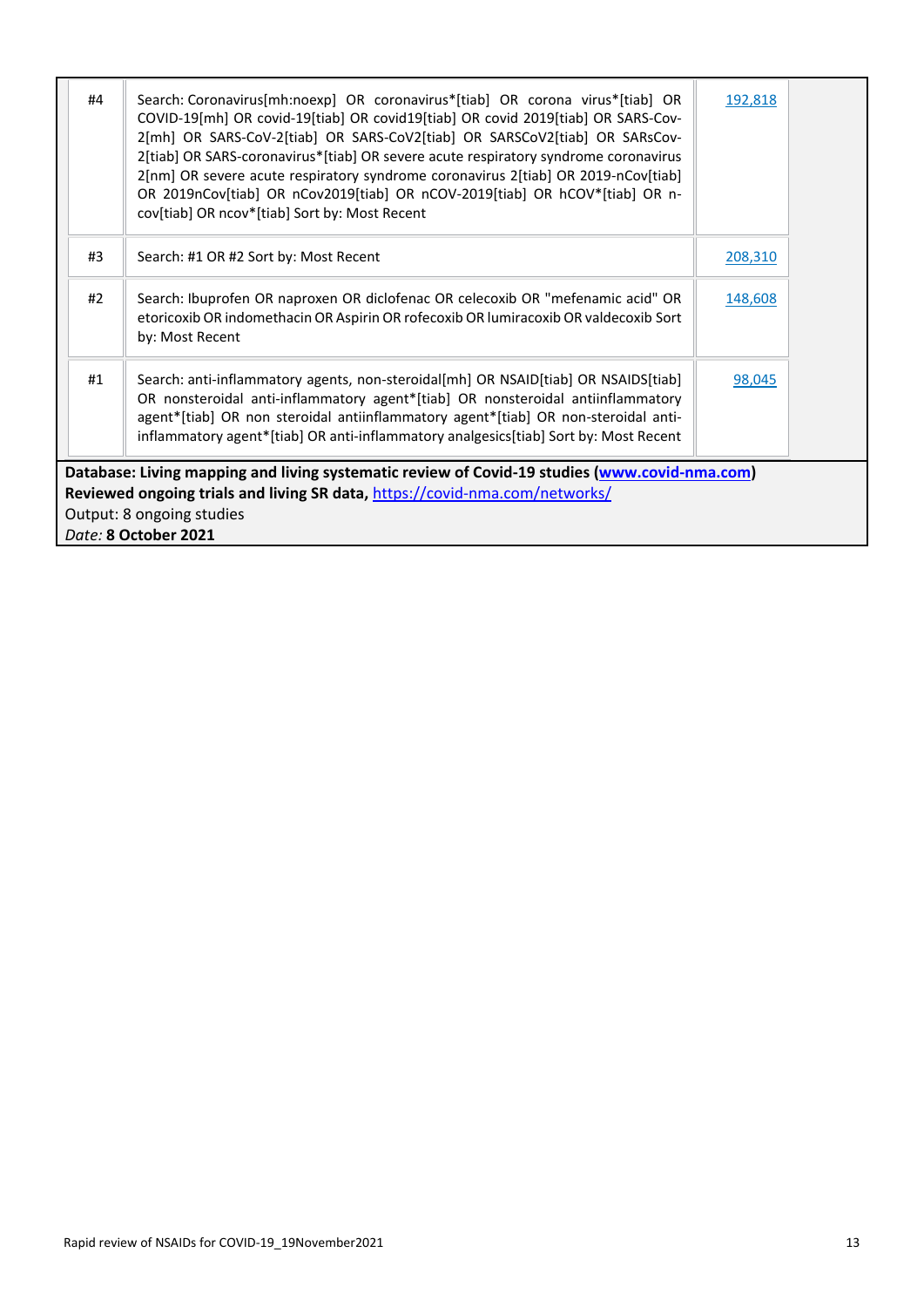# **Appendix 2: Evidence to decision framework**

| <b>Desirable Effects</b>                                                                                                                                                                                                           |                                                                                                                                                                                                                                             |                                                                                                                                                                                                        |
|------------------------------------------------------------------------------------------------------------------------------------------------------------------------------------------------------------------------------------|---------------------------------------------------------------------------------------------------------------------------------------------------------------------------------------------------------------------------------------------|--------------------------------------------------------------------------------------------------------------------------------------------------------------------------------------------------------|
| <b>JUDGEMENT</b>                                                                                                                                                                                                                   | <b>RESEARCH EVIDENCE</b>                                                                                                                                                                                                                    | <b>ADDITIONAL CONSIDERATIONS</b>                                                                                                                                                                       |
| <b>X</b> Trivial<br>o Small<br>o Moderate<br>o Large<br>o Varies<br>o Don't know                                                                                                                                                   | See table 3. Summary of findings.<br>No decrease on mortality or other clinical outcomes (RR<br>0.96 (95% CI 0.89 to 1.04)                                                                                                                  |                                                                                                                                                                                                        |
| <b>Undesirable Effects</b>                                                                                                                                                                                                         |                                                                                                                                                                                                                                             |                                                                                                                                                                                                        |
| <b>JUDGEMENT</b>                                                                                                                                                                                                                   | <b>RESEARCH EVIDENCE</b>                                                                                                                                                                                                                    | <b>ADDITIONAL CONSIDERATIONS</b>                                                                                                                                                                       |
| o Large<br>o Moderate<br><b>X</b> Small<br>X Trivial<br>o Varies<br>o Don't know                                                                                                                                                   | See table 3. Summary of findings.<br>Increase in bleeding reported RR 1.55 (95% CI 1.16 to 2.07.<br>That is six more bleeds per 1000 people who received<br>aspirin (from 10 to 16 bleeds / 1000 comparing standard<br>of care to aspirin). |                                                                                                                                                                                                        |
| Certainty of evidence: What is the overall certainty of the evidence of effects?                                                                                                                                                   |                                                                                                                                                                                                                                             |                                                                                                                                                                                                        |
| <b>JUDGEMENT</b>                                                                                                                                                                                                                   | <b>RESEARCH EVIDENCE</b>                                                                                                                                                                                                                    | <b>ADDITIONAL CONSIDERATIONS</b>                                                                                                                                                                       |
| o Very low<br>o Low<br>o Moderate<br>X High<br>o No included studies                                                                                                                                                               | High certainty evidence.                                                                                                                                                                                                                    |                                                                                                                                                                                                        |
|                                                                                                                                                                                                                                    | Values: Is there important uncertainty about or variability in how much people value the main outcomes?                                                                                                                                     |                                                                                                                                                                                                        |
| <b>JUDGEMENT</b>                                                                                                                                                                                                                   | <b>RESEARCH EVIDENCE</b>                                                                                                                                                                                                                    | <b>ADDITIONAL CONSIDERATIONS</b>                                                                                                                                                                       |
| O Important uncertainty or variability<br>o Possibly important uncertainty or<br>variability<br>o Probably no important uncertainty or<br>variability<br>X No important uncertainty or variability                                 | No research evidence available.                                                                                                                                                                                                             | The committee was of the opinion<br>that there is no important<br>uncertainty or variability in how<br>much people value the outcomes<br>that were presented and<br>reviewed as part of this decision. |
|                                                                                                                                                                                                                                    | Balance of effects: Does the balance between desirable and undesirable effects favor the intervention or the comparison?                                                                                                                    |                                                                                                                                                                                                        |
| <b>JUDGEMENT</b>                                                                                                                                                                                                                   | <b>RESEARCH EVIDENCE</b>                                                                                                                                                                                                                    | <b>ADDITIONAL CONSIDERATIONS</b>                                                                                                                                                                       |
| <b>X Favors the comparison</b><br>X Probably favors the comparison<br>O Does not favor either the intervention or<br>the comparison<br>o Probably favors the intervention<br>o Favors the intervention<br>o Varies<br>o Don't know | The balance of effects probably favours the standard of<br>care rather than aspirin.                                                                                                                                                        |                                                                                                                                                                                                        |
| Resources required: How large are the resource requirements (costs)?                                                                                                                                                               |                                                                                                                                                                                                                                             |                                                                                                                                                                                                        |
| <b>JUDGEMENT</b>                                                                                                                                                                                                                   | <b>RESEARCH EVIDENCE</b>                                                                                                                                                                                                                    | <b>ADDITIONAL CONSIDERATIONS</b>                                                                                                                                                                       |
| o Large costs<br>o Moderate costs<br>oNegligible costs and savings<br>o Moderate savings<br>o Large savings<br>o Varies<br>o Don't know<br><b>X Not applicable</b>                                                                 | Costs are considered negligible in addition to other care<br>provided in hospitalized patients.                                                                                                                                             | The committee discussed that as<br>aspirin is not favoured that<br>further in depth discussion on the<br>following items was not<br>necessary.                                                         |